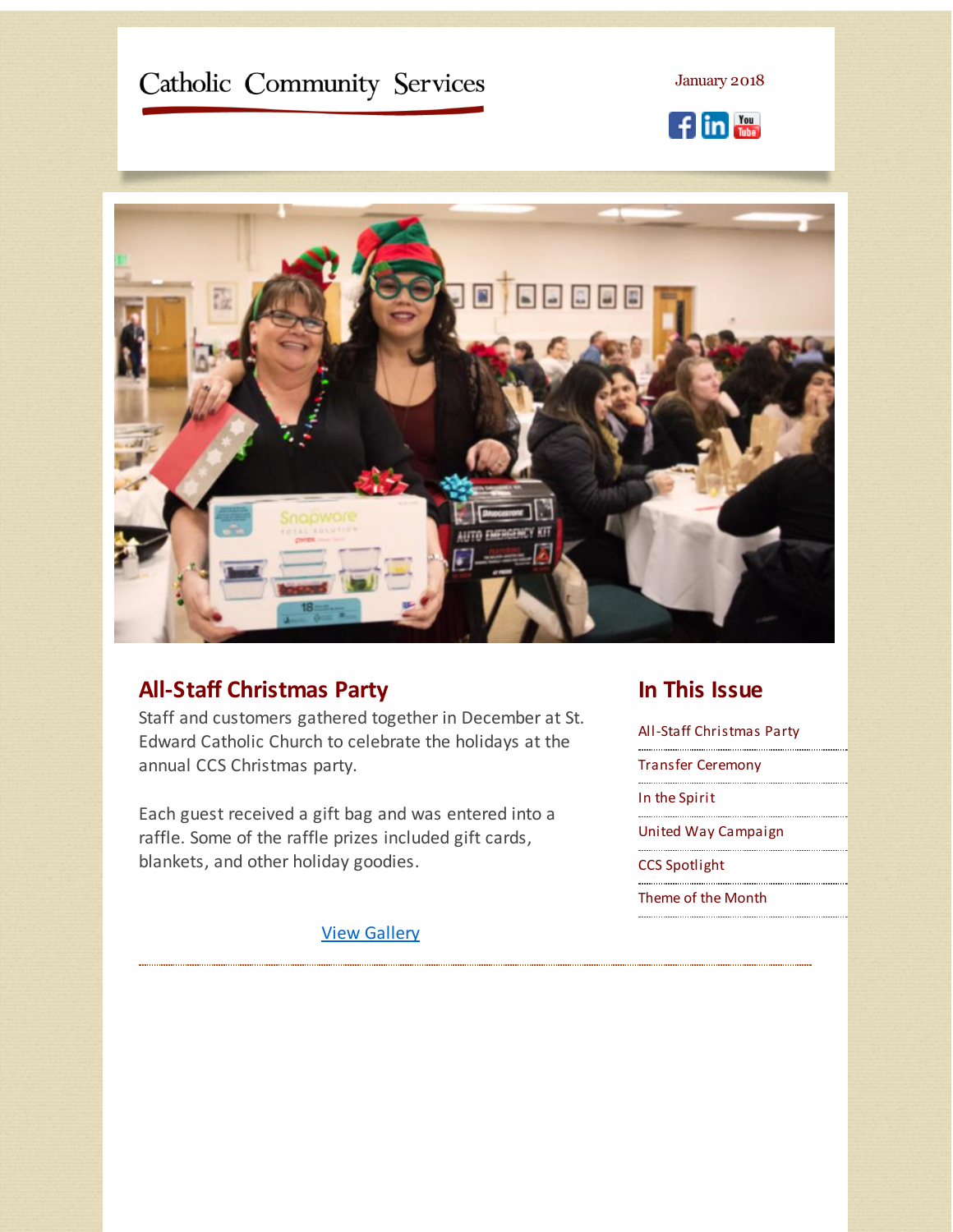

# **St. Joseph Shelter Transfer Ceremony**

On December 6 at Queen of Angels Monastery in Mt. Angel, the Benedictine Sisters of Mt. Angel and Catholic Community Services celebrated their partnership in sustaining St. Joseph Shelter, Mission Benedict and Casa Adele. The celebration included a tour of the Shelter, a transfer ceremony held during afternoon Vespers in the Monastery Chapel and a reception and dinner in the Sisters' dining hall.

In the presence of community partners and long-time supporters, the Benedictine Sisters shared the mission of St. Joseph Shelter. Then, Pastoral Administrator Sr. Jane Hibbard, SNJM, St. Mary Parish Pastor Fr. Philip Waibel, OSB, and Mt. Angel Abbey Prior Vincent Trujillo, OSB, passed a mission candle to CCS and CCS Foundation Board Members Scott Weigal, Maria Palacio and Lynda Harrington.

**[Read](http://r20.rs6.net/tn.jsp?f=001bItl7m6RQCzGM6P2B0oJtmBQu5iVbye7GmA0ukcKDoEIOtDUknCga1ATVmyYRoFMmajM_rFUGeIFN0OQMNz-1QVKDRDYxa-rbhko_rOruXmNJ376AunWezMLLXVvPODoGQNeqNIk6dKyxErJgDvxanyMx_5_-k3U5o0707TnfRF017Oi4K1aBG3ervZb4qklamG8grwrSUNNz2zG1zOgKZKDbUafPu6qBgmylEX31SAiel3cHLsN1J-WMsd9AiDFyUa0DIIzVY2Z-wtvDj3-R0Fu-RfcVODj5g-FQwljiB0=&c=&ch=) More View [Gallery](http://r20.rs6.net/tn.jsp?f=001bItl7m6RQCzGM6P2B0oJtmBQu5iVbye7GmA0ukcKDoEIOtDUknCga1ATVmyYRoFMGPQmbfXlRcCFM1g8J5K9IBkeiSM7g7SWlmoQUTIOwv_2_E1rakbK5EOC1wSCG-roYC-qy22r7HViHTmQBYjIYVDggPs6dHuLXfLVcO8sQgDZN9HGyzRIGyp8W4_Ugb4jssd3i7HCuwo=&c=&ch=)**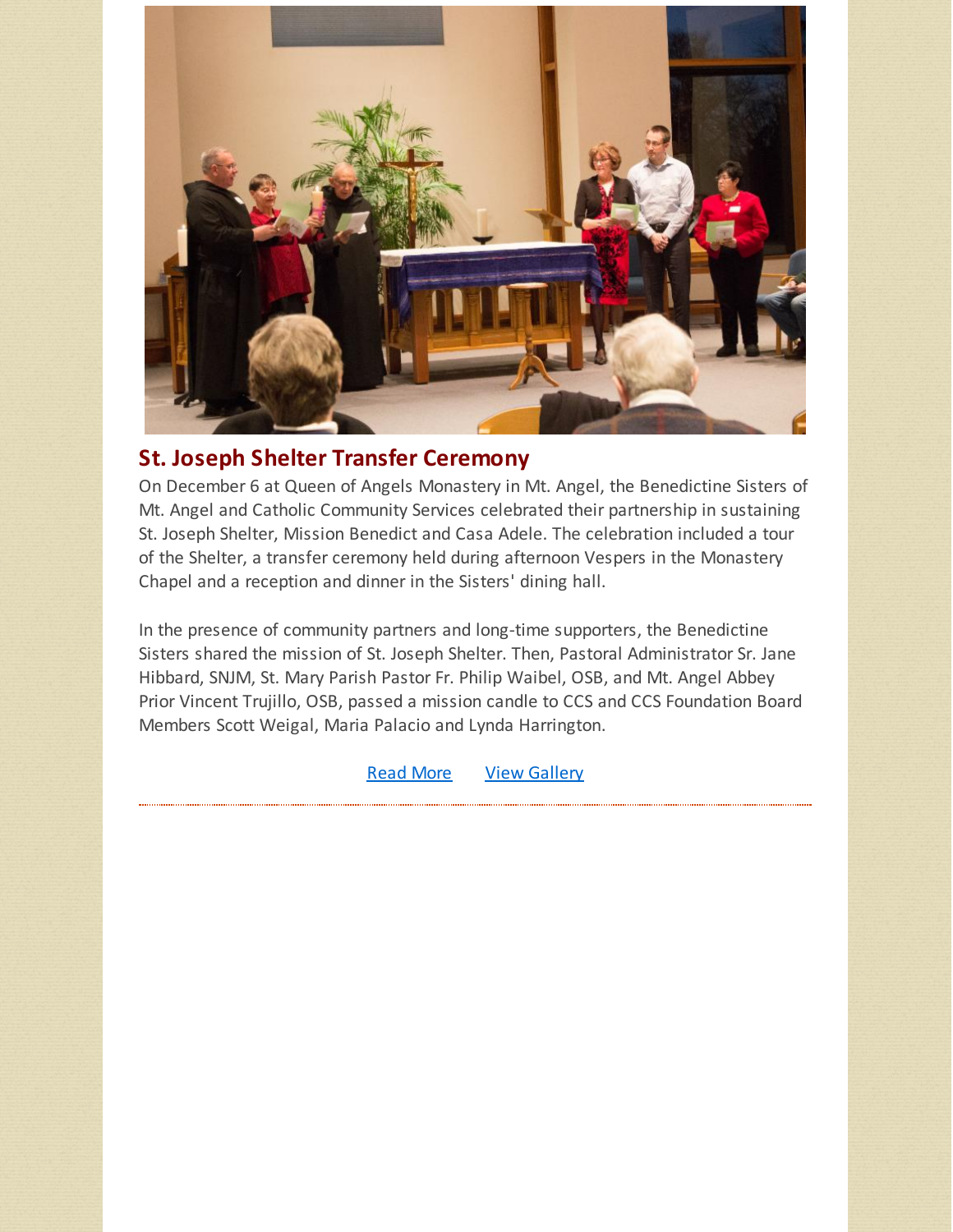

## **In the Spirit . . .**

Through the holidays, CCS programs partnered and gathered with community members to celebrate the season in the spirit of unity and generosity...

#### **Mission Benedict Christmas Boxes**

Mission Benedict collected enough food for 150 boxes for families in need, more boxes than ever before. St. Mary Parish also put up a giving tree for St. Joseph Shelter residents and accepted cash donations totaling more than \$6,000 to purchase items for the boxes and provide emergency assistance for community members in crisis throughout the year. This would not have been possible without the generous support of St. Mary Parish, the Benedictine Sisters and Oblates of Queen of Angels Monastery, the Knights of Columbus, St. Mary's School, Kramer's Nursery, the Sunshine Division of the Portland Police Department, Marion Polk Food Share and Regis High School. On behalf of the families served, we extend our deepest gratitude.

View [Gallery](http://r20.rs6.net/tn.jsp?f=001bItl7m6RQCzGM6P2B0oJtmBQu5iVbye7GmA0ukcKDoEIOtDUknCga1ATVmyYRoFMTUJiuCoGqRiVRaUegA8-4az0K7Kl-ehNRmqPdjyqdKTXhqeT7e9ZE2tHVVtTawfvBs_o5kX5vAcwnHMGM_wqHvO0m4RpwEQDlfxtjMO6o5TQaRlynoIOfLgfDMRQCvO_iI9RJHwE0yU=&c=&ch=)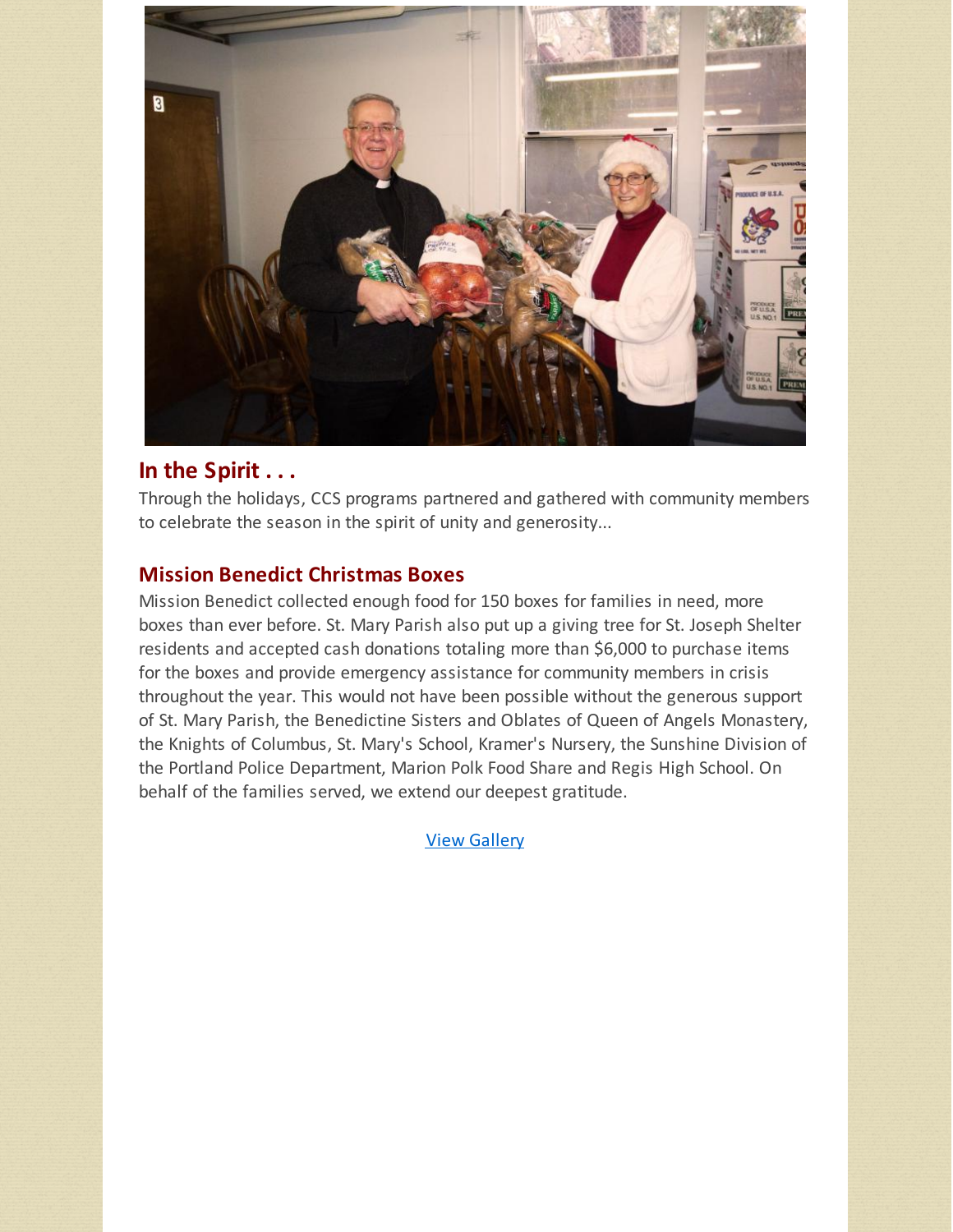

#### **ILP Christmas Craft Night**

Our Independent Living Program (ILP) recently hosted a Christmas craft night at the Kroc Center where youth created gifts for Christmas ranging from neck warmers to cozy tied blankets. Each year, ILP helps nearly 200 foster youth develop life skills on their way to becoming responsible, independent adults.



### **United Way Campaign a Success!**

As we wrap up the United Way Campaign this year, we can do so feeling proud! This year, CCS raised nearly \$2,000 for United Way.

The winners for each event competition were announced at the big basket blow out and potluck on December 14. Marci Rutten Holmes came in first place for her chicken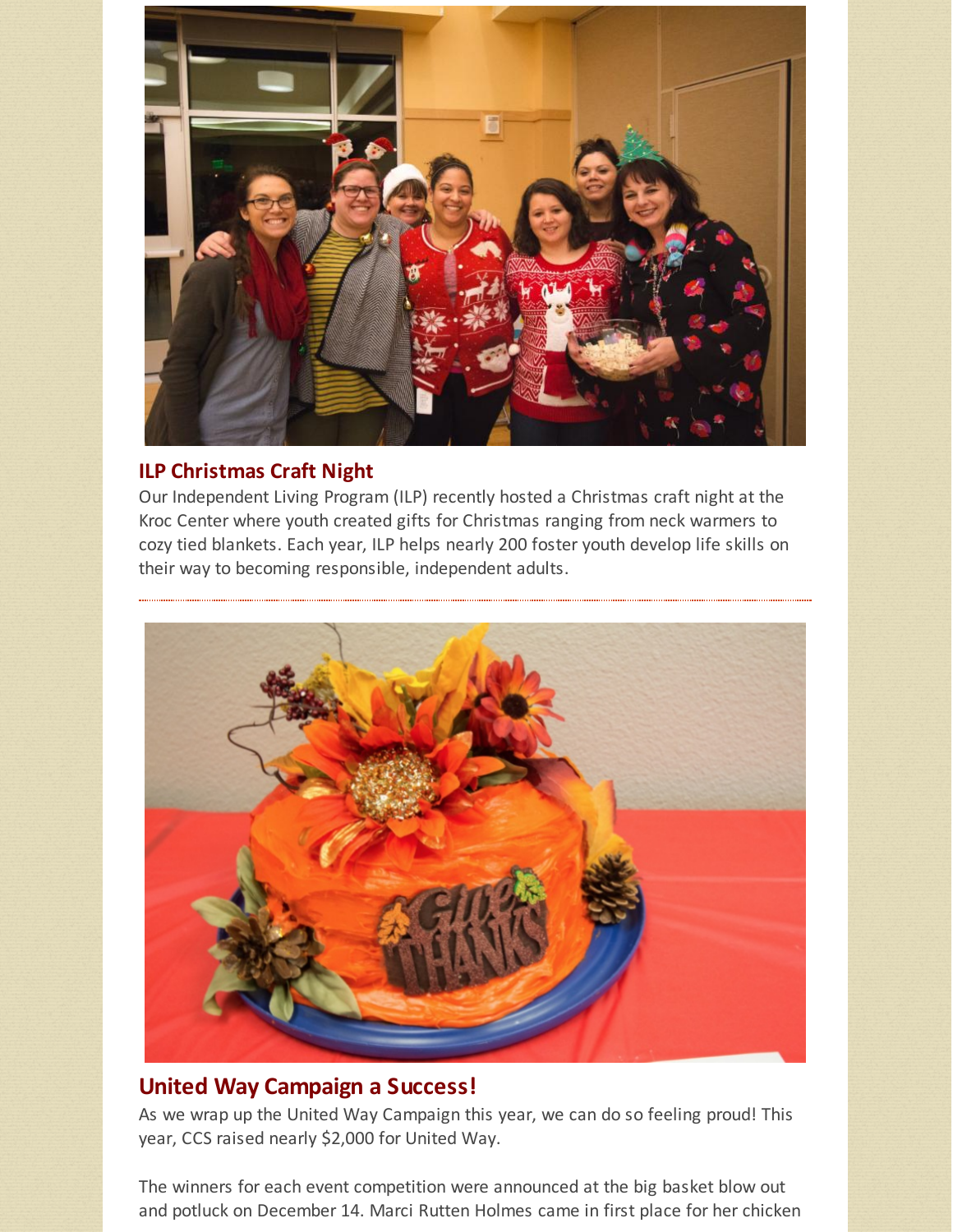tortellini at the Souper Social, followed by Tonya Sorensen in second place with her baked potato soup.

[Read](http://r20.rs6.net/tn.jsp?f=001bItl7m6RQCzGM6P2B0oJtmBQu5iVbye7GmA0ukcKDoEIOtDUknCga1ATVmyYRoFMpuPNTYgeOfTdhGxoNszdkMg5JzHXQXk4tfFfYkBseYR6nKzHBSm7BPa7ozwNRZUCX7Emq-L3myedPlFc3jDLP3uSZeWEjEF7bnVdYZCIi2SToU-chLZAWzVq6EFwszFdgNUbWnEnAfI=&c=&ch=) More View [Gallery](http://r20.rs6.net/tn.jsp?f=001bItl7m6RQCzGM6P2B0oJtmBQu5iVbye7GmA0ukcKDoEIOtDUknCga1ATVmyYRoFM-V4rYuUosnks0sMKWWmlQ_4rhGVu7OQp0WxwhOCZkF7ISE4_LP8zTC00wpwQsyLMeidFi7lOYZK2sniqJoVEEW5VFrXLTQ0VIEpq9s1HWmWbAs12kN9okuHgLWmwwD8XcAWTPdwmCEo=&c=&ch=)



# **CCS Spotlight - Kennedy Hobert**

HR Executive Coordinator by day and scholar by night, CCS's Kennedy Hobert graduated from George Fox University last spring. As a part of her capstone experience, Kennedy conducted research alongside her professors about concussion testing. Upon finishing her research, she was invited to present her findings at the Psychonomic Society Conference in Vancouver, Canada.

[Read](http://r20.rs6.net/tn.jsp?f=001bItl7m6RQCzGM6P2B0oJtmBQu5iVbye7GmA0ukcKDoEIOtDUknCga1ATVmyYRoFMpiQReM-jDduCBYiMpPHsvnvmMTl6avUH32GxAw_0w807SQYN_PiMI94jpVHcge7b-dEmTUCQAhG5eoFyWr3jUEJ20DHJZezrlayMch4yutVYnKaZGaTdL9t8Sq80i1qvHqU0rz1tNUpdbEN-Sgy2xA==&c=&ch=) More